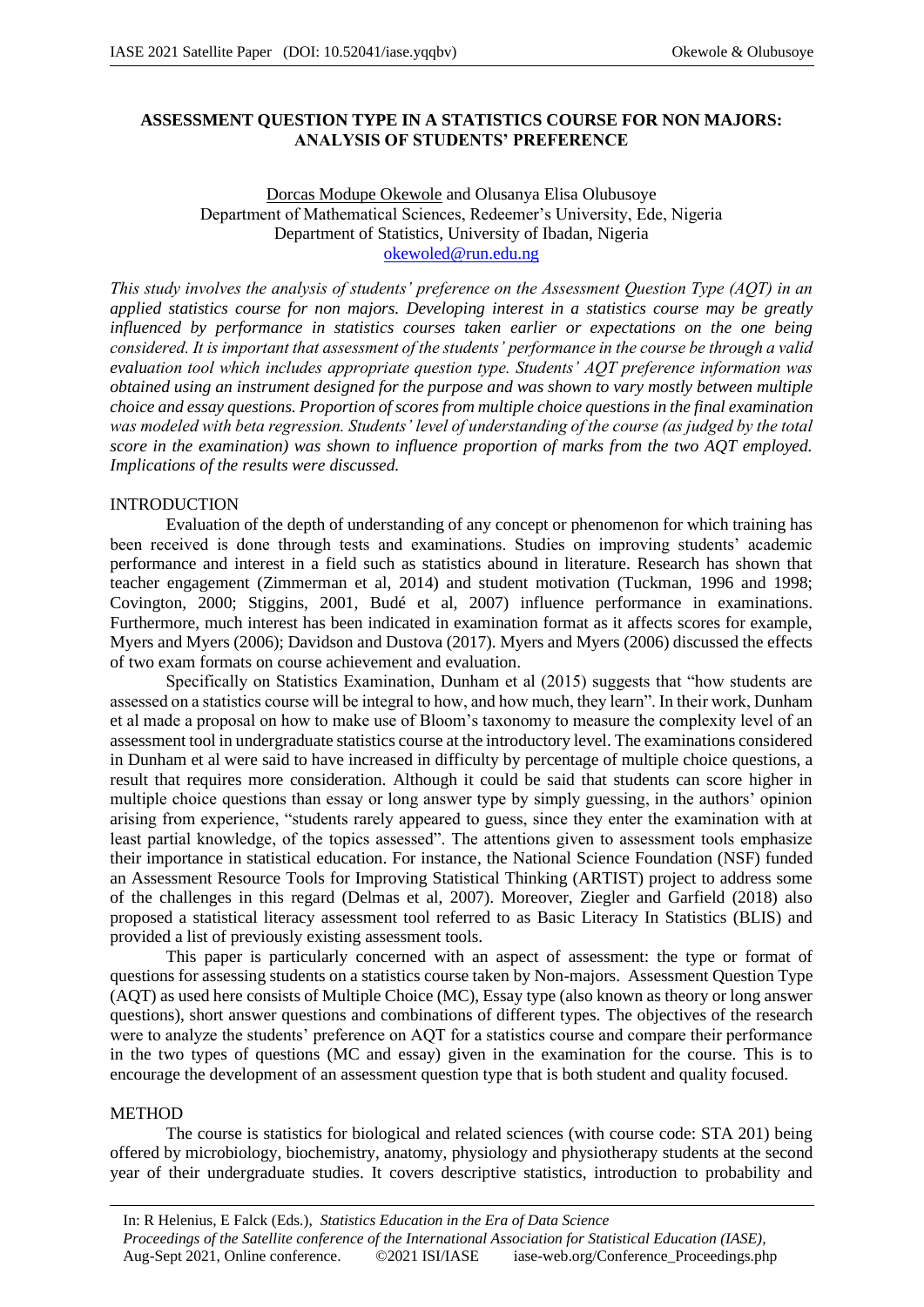probability distributions, estimation and test of hypothesis, simple regression and correlation analyses, as well as analysis of variance. A short questionnaire was made available to the students online. The major items that captured the objectives of the research were the questions on the students' preference of AQT and whether or not their choice was particular to statistics courses. The AQT options presented in the questionnaire were: multiple choice, short answer, essay (also known as theory or long answer questions) and a combination of at least two types. There were 75 responses out of the 158 students that registered for the course. The low response rate was as a result of the challenges some of the students had in accessing the questionnaire and the fact that it was made optional to them. Nevertheless, the 75 responses were representative enough as they covered all the Departments of students taking the course. Summary statistics as well as other descriptive measures were provided.

The final examination questions for the course comprised of a combination of two AQT: multiple choice questions and essay questions. There were 20 multiple choice questions each with 1.5 marks, to give a total of 30 marks for that section labeled as section A. Section B comprised of 3 essay questions each with a total of 15 marks out of which the students were asked to choose any 2. The total available marks for section B was thus 30 marks also. The relationship between students' scores in each section was analyzed using a beta-regression model because the dependent variable  $(Y)$  is a proportion and not raw scores. This is shown as follows;

$$
Y_i = \alpha_0 + \alpha_1 X_i + \varepsilon \tag{1}
$$

Where Y is the proportion of a student's score in multiple choice questions out of the total score and *X* is the total examination score.<br>  $E(Y) = \frac{p}{p+a} = \mu$ ,

$$
E(Y) = \frac{p}{p+q} = \mu,
$$

 $p$  = scores in multiple choice questions (section A)

 $q =$  scores in the essay questions (section B)

q = scores in the essay questions (section B)<br>Let  $p + q = \phi$  such that  $p = \mu \phi$  and  $q = (1 - \mu)\phi$ . As stated in Ferrari and Cribari-Neto (2004), Y follows a beta distribution with density function:

Let 
$$
p + q = \phi
$$
 such that  $p = \mu \phi$  and  $q = (1 - \mu)\phi$ . As stated in Ferrari and Cribari-Neto (2004),  $Y$  follows a beta distribution with density function:  
\n
$$
f(y; \mu, \phi) = \frac{\Gamma(\phi)}{\Gamma(\mu \phi) \Gamma((1 - \mu)\phi)} y^{\mu \phi - 1} (1 - y)^{(1 - \mu)\phi - 1}, 0 < y < 1, 0 < \mu < 1, \phi > 0
$$
\n(2)

Examining the variation of the multiple choice proportion across departments is another important interest here but we could not include student's department in the regression model because of the strong multicollinearity it had with total score. This objective was therefore taken care of with a test of independence. The beta regression was carried out using R.

## RESULTS AND DISCUSSION

*Analysis of the data from the Questionnaire*

Summaries of responses by department and AQT preference in STA 201 are given in tables 1 and 2.

Table 1. Distribution of Respondents by Department (Major Course)

|               | Frequency | Percent |
|---------------|-----------|---------|
| Anatomy       | 3         | 4.0     |
| Biochemistry  | 4         | 5.3     |
| Microbiology  | 14        | 18.7    |
| Physiology    | 7         | 9.3     |
| Physiotherapy | 47        | 62.7    |
| Total         | 75        | 100.0   |

Most (62.7%) of the respondents were from Physiotherapy department, while the remaining 37.3% were from the other four departments. The numbers of respondents from the other departments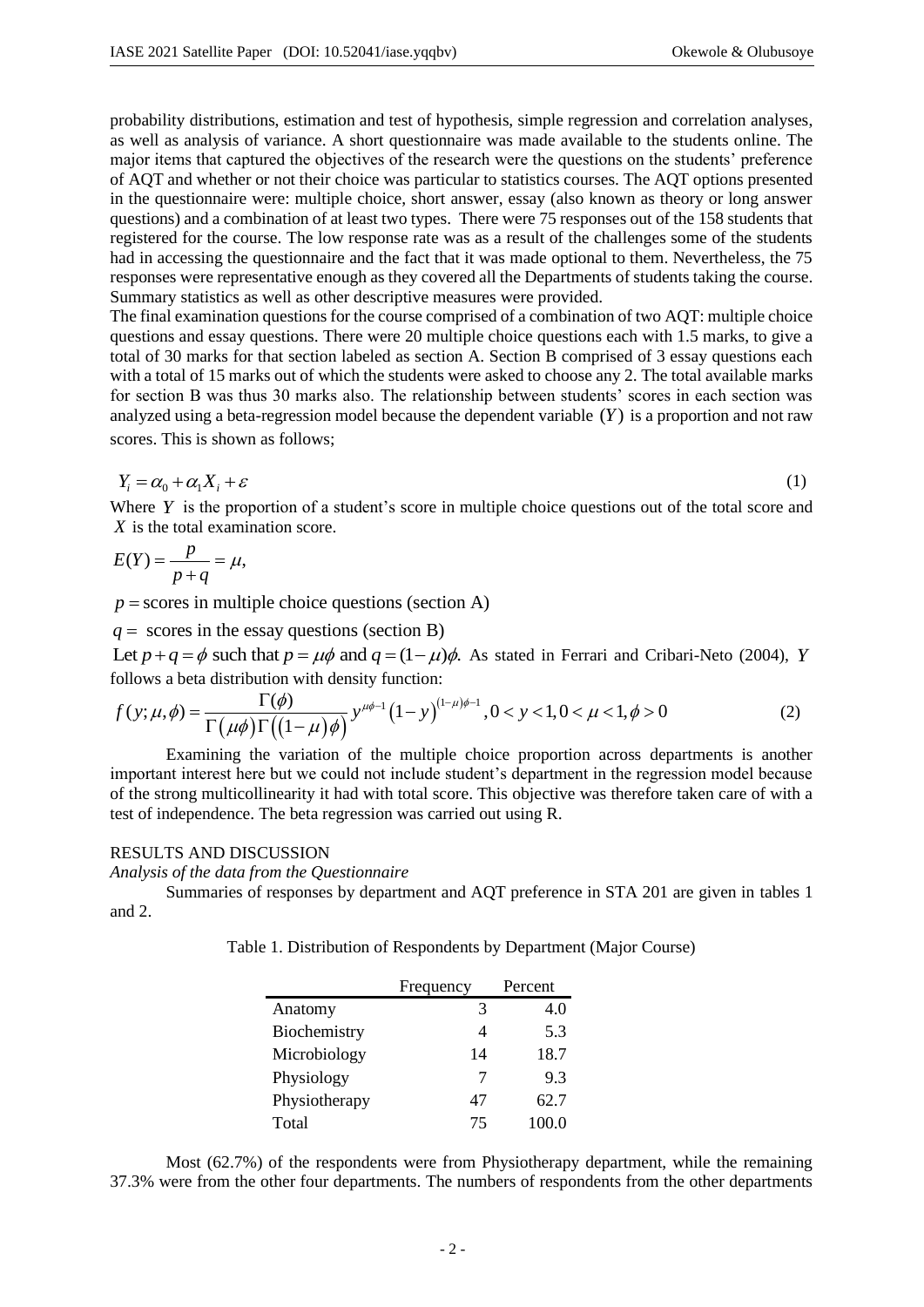were so few that a chi-square test of independence could not be carried out on it. The examination result at the end of the course showed that physiotherapy students were distinctly more outstanding than the others which necessitate a comparison of AQT preference between physiotherapy students and others.

|                                      | Frequency | Percent |
|--------------------------------------|-----------|---------|
| Multiple Choice                      | 27        | 36.0    |
| <b>Short Answer</b>                  |           | 5.3     |
| Essay (Theory)                       | 26        | 34.7    |
| A combination of at<br>least 2 types | 18        | 24.0    |
| Total                                | 75        | 100.0   |

Table 2. AQT Preference in STA 201

Both multiple choice and essay questions were preferred by almost the same number of the respondents, while the least preferred was the short answer type. In the questionnaire, the students were given opportunity to state the reasons for their choice of preferred AQT. Various reasons were given for the preferences. Most of those who choose multiple choice questions stated less time consumption as the reason for their choice while some stated that they had no reason for their choice. On the other hand, students that went for the option of essay question type stated that they needed to express themselves clearly or that it is easier to score higher marks with this option. An interesting example is the case of one of the students while solving a question on ANOVA, stated the "between subjects sum of squares" as follows:

$$
TrSS = \frac{\text{Total sum of squares of each category}}{n} - \text{Co. fa}
$$

The expression might not be perfect but it actually captured the fact that the student participated actively in class and understood the concept. The student was able to interpret the formula, apply appropriately and got full marks. The total marks from the essay question for this student was 24 while that of multiple choice questions was 21.

Test of independence was carried out between AQT preference in STA 201 and:

- Students major course (physiotherapy versus others)
- AOT preference in other courses
- Previous experience in statistics

The short answer option was removed from the AQT preference for STA 201 to enable a valid chisquare test of independence, since there were only 4 (5.3%) responses in that category.

Table 3. Cross-tabulation Between Students' Major Course and AQT preference in STA 201

|                     |                  | Course<br>Physiotherapy | Others | Total  |
|---------------------|------------------|-------------------------|--------|--------|
| <b>AQT</b>          | Multiple Choice  | 13                      | 14     | 27     |
| preference          |                  | 28.3%                   | 56.0%  | 38.0%  |
| 1n<br><b>STA201</b> | Essay (Theory)   | 20                      | 6      | 26     |
|                     |                  | 43.5%                   | 24.0%  | 36.6%  |
|                     | A combination of | 13                      | 5      | 18     |
|                     | at least 2 types | 28.3%                   | 20.0%  | 25.4%  |
| Total               |                  | 46                      | 25     | 71     |
|                     |                  | 100.0%                  | 100.0% | 100.0% |

The test of independence indicated a weak significance with  $p = 0.068$ . Information given in Table 3 shows that most (43.5%) of the respondents from physiotherapy preferred essay questions while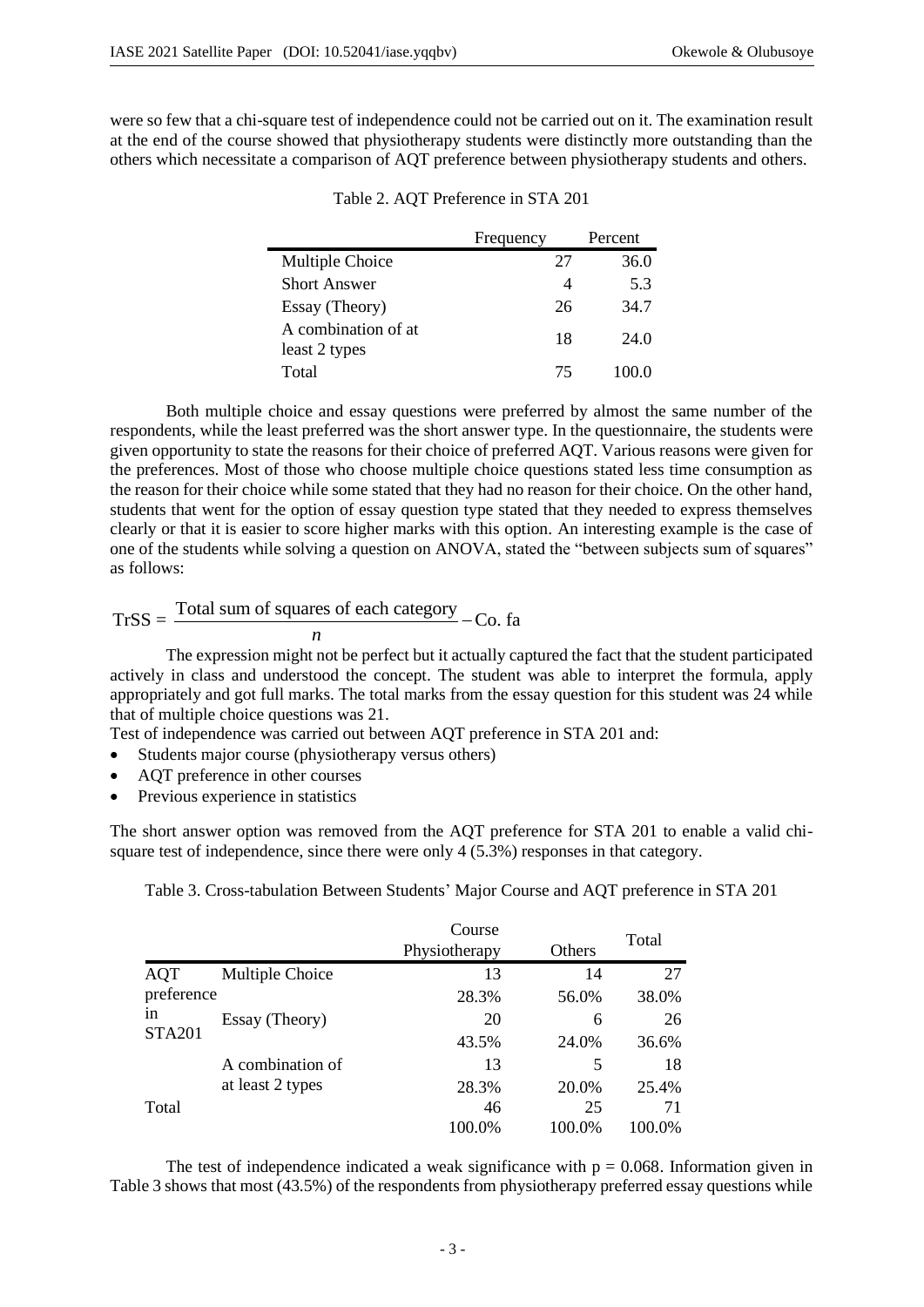(56%) of respondents from other departments preferred multiple choice questions. The results suggest that students with good understanding of the course preferred essay questions for better expression of their level of understanding.

Most of the students (Table 4) in the different AQT preference for STA 201 stated that their AQT preference would be different if it were another course outside statistics. This suggests that the students do not expect assessment in statistics courses to be handled just like any other course.

Table 4. Cross-tabulation between AQT preference in STA 201 and that of other non-statistics courses

|                                |                |                                |        | A combination<br>of at least 2 |        |
|--------------------------------|----------------|--------------------------------|--------|--------------------------------|--------|
|                                |                | Multiple Choice Essay (Theory) |        | types                          | Total  |
| <b>AQT</b>                     | Yes            | 16                             | 15     | 9                              | 44     |
| preference in<br>other courses |                | 59.3%                          | 57.7%  | 50.0%                          | 58.7%  |
|                                | N <sub>0</sub> | 11                             | 11     | 9                              | 31     |
|                                |                | 40.7%                          | 42.3%  | 50.0%                          | 41.3%  |
| Total                          |                | 27                             | 26     | 18                             | 75     |
|                                |                | 100.0%                         | 100.0% | 100.0%                         | 100.0% |

The test of association between AQT preferences in STA 201and previous experience in statistics indicated significance at P=0.041 (Table 5). This suggests that students' experiences in a statistics course can influence their attitudes towards other subsequent statistics courses.

Table 5. Test of independence between AQT preference in STA 201 and previous experience in statistics

|                                                                                               | Value  | Df | Asymptotic<br>Significance<br>$(2-sided)$ |
|-----------------------------------------------------------------------------------------------|--------|----|-------------------------------------------|
| Pearson Chi-<br>Square                                                                        | 6.389a | 2  | .041                                      |
| Likelihood<br>Ratio                                                                           | 6.655  | 2  | .036                                      |
| N of Valid<br>Cases                                                                           | 71     |    |                                           |
| $\Omega$ 0.00 <sup>110</sup> (0.00 <sup>k)</sup> have available count less than $\zeta$ . The |        |    |                                           |

a. 0 cells (0.0%) have expected count less than 5. The minimum expected count is 7.35.

## *Analysis of the results from the final examination*

The result of the beta regression on the proportion of marks from the multiple choice questions indicated that the higher the total scores, the more proportion of marks from the essay questions. In other words, lower marks had more proportion of their scores coming from the multiple choice questions rather than essay questions. It suggests that the more a student understands the statistics course, the higher the willingness and ability for detail expression through essay questions, while those still struggling with the course will probably get some marks mostly from few of the multiple choice questions that might require only little efforts. Students with higher level of understanding of the statistics course will obviously still have higher marks in the multiple choice questions than those still finding the course difficult.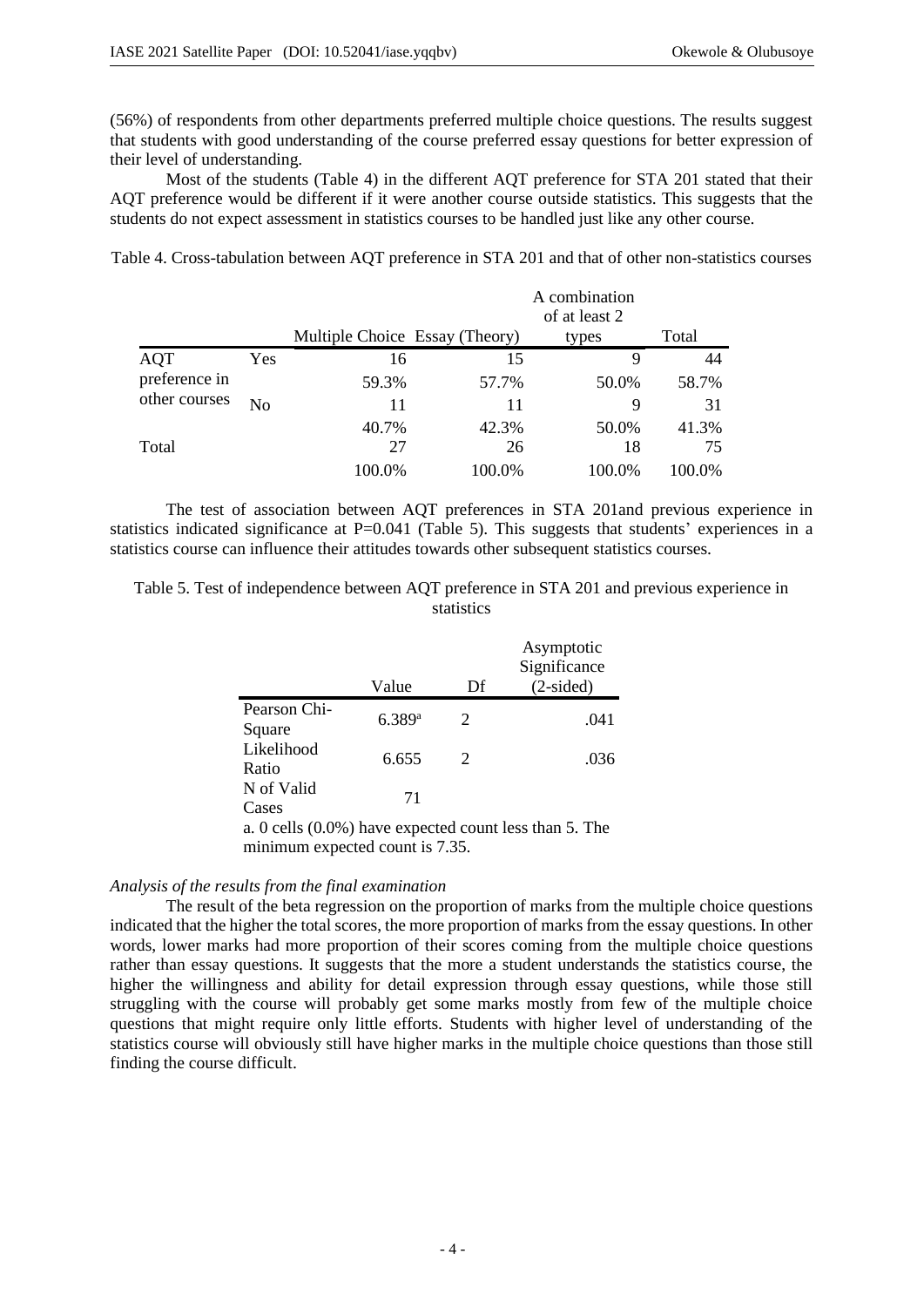| Table 6. Coefficients of Beta regression on Proportion of multiple choice questions (mean model with |             |  |  |
|------------------------------------------------------------------------------------------------------|-------------|--|--|
|                                                                                                      | logit link) |  |  |

|             | Estimate    | Std. Error | z value  | $Pr(\ge  z )$    |
|-------------|-------------|------------|----------|------------------|
| (Intercept) | 1.037778    | 0.093454   | 11.105   | $\leq$ 2e-16 *** |
| Exam total  | $-0.023461$ | 0.002856   | $-8.216$ | $\leq$ 2e-16 *** |

As earlier mentioned, the students' AQT preference of most physiotherapy students was the essay type. These were the same set of students that scored high marks in the course, mostly  $> 60\%$ . Those that preferred multiple choice questions were the ones with more proportion of their total exam scores coming from multiple choice questions. A test of independence between student's major course (categorized as physiotherapy and others) and proportion of multiple choice marks (categorized as 0.10  $-0.50$ ,  $0.51 - 0.60$ ,  $0.61 - 0.99$ ) is given in Table 7, with cross-tabulation in Table 8. There is strong evidence  $(P < 0.0001)$  that proportion of marks from the multiple choice questions depends on the student's major course. Combining the two AQT (multiple choice and essay) might therefore encourage the students towards good performance while still ensuring quality assessment of the course.

Table 7. Test of independence between student's major course and proportion of scores in MC questions

|                                                           |            |    | Asymptotic<br>Significance |
|-----------------------------------------------------------|------------|----|----------------------------|
|                                                           | Value      | df | $(2-sided)$                |
| Pearson Chi-Square                                        | $27.551^a$ | 2  | .000                       |
| Likelihood Ratio                                          | 29.768     | 2  | .000                       |
| N of Valid Cases                                          | 134        |    |                            |
| a. 0 cells $(0.0\%)$ have expected count less than 5. The |            |    |                            |
| minimum expected count is 17.01.                          |            |    |                            |

Table 8. Cross-tabulation of student's major course and proportion of scores in MC Questions

|        |                         |            | Proportion of scores in MC questions |               |               |        |
|--------|-------------------------|------------|--------------------------------------|---------------|---------------|--------|
|        |                         |            | $0.10 - 0.50$                        | $0.51 - 0.60$ | $0.61 - 0.99$ | Total  |
|        | Student's Physiotherapy | Count      | 27                                   | 23            |               | 57     |
| major  |                         | Percentage | 47.4%                                | 40.4%         | 12.3%         | 100.0% |
| course | Others                  | Count      | 13                                   | 22            | 42            | 77     |
|        |                         | Percentage | 16.9%                                | 28.6%         | 54.5%         | 100.0% |
|        | Total                   | Count      | 40                                   | 45            | 49            | 134    |
|        |                         | Percentage | 29.9%                                | 33.6%         | 36.6%         | 100.0% |

#### **CONCLUSION**

Two major assessment question types (essay questions and multiple choice questions) were studied regarding students' preference as well as scores in an applied statistics course. AQT preference and proportion in exam both varied across the major course of the students. Students' level of understanding of the course (as judged by the total score in the examination) was shown to influence proportion of marks from the two AQT employed and indirectly their AQT preference. This study suggests that assessment of students in a statistics course should be made with considerations for students' level of understanding, using a combination of at least multiple choice and essay questions. The results of the study are important for noting in improving both quality and fair assessment in similar